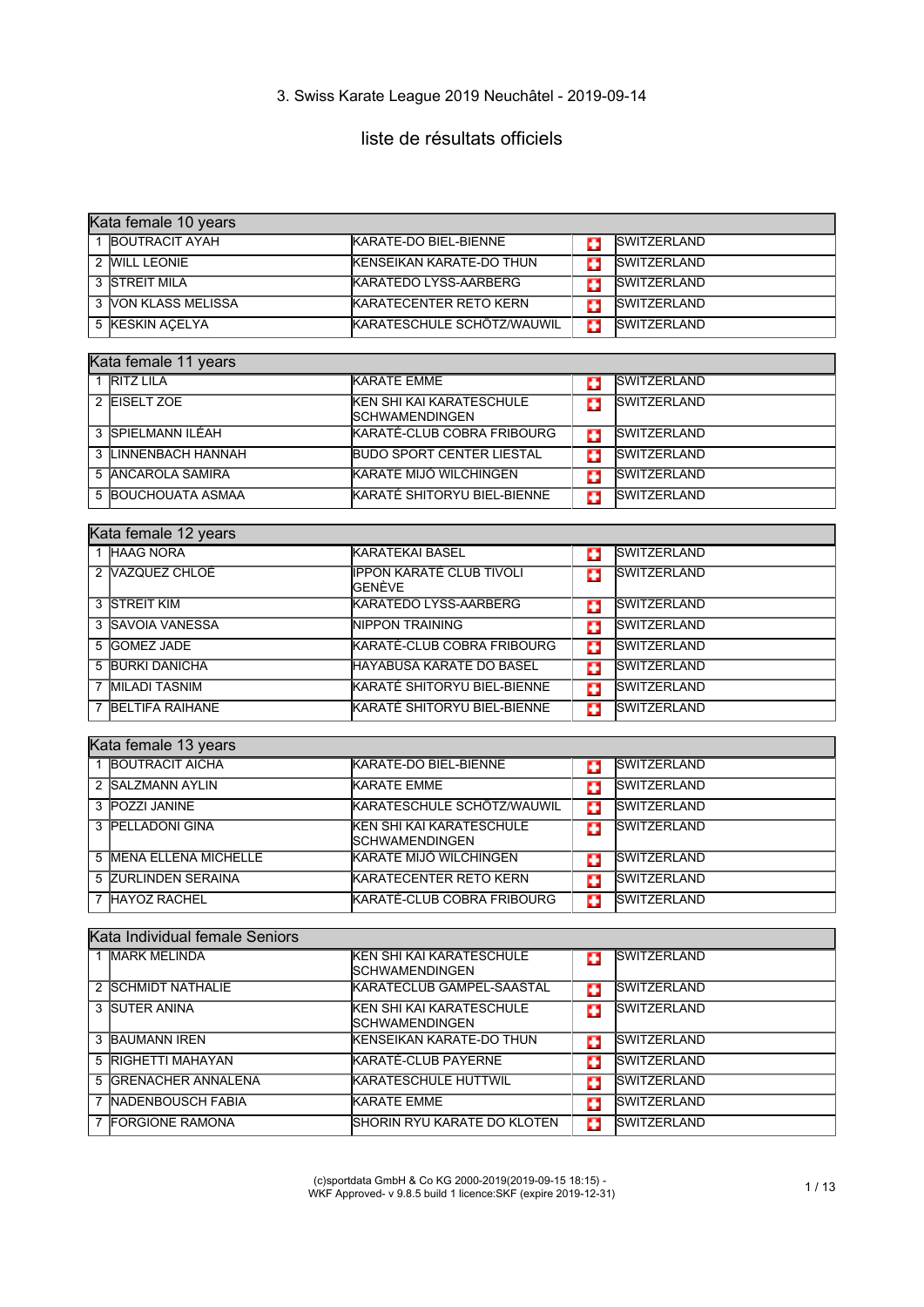# liste de résultats officiels

|   | Kata Individual female U16   |                                                          |   |                    |  |
|---|------------------------------|----------------------------------------------------------|---|--------------------|--|
|   | 1 MINANO LANYFER             | KEN SHI KAI KARATESCHULE<br>SCHWAMENDINGEN               | œ | <b>SWITZERLAND</b> |  |
|   | 2 HUBER LEA                  | <b>KARATECENTER RETO KERN</b>                            | п | <b>SWITZERLAND</b> |  |
|   | 3 HÄBERLI LEANA              | <b>KARATECENTER RETO KERN</b>                            | ш | <b>SWITZERLAND</b> |  |
|   | 3 BUCHSER ANEL               | <b>KARATE EMME</b>                                       | œ | <b>SWITZERLAND</b> |  |
|   | 5 HAK MONA                   | <b>IPPON KARATÉ CLUB TIVOLI</b><br>GENÈVE                | Ð | <b>SWITZERLAND</b> |  |
|   | 5 BOTTECCHI JESSIKA          | <b>KARATE EMME</b>                                       | o | <b>SWITZERLAND</b> |  |
|   | 7 MUSTAFA AURORA             | IKASHIVA KAN BIENNE                                      | п | <b>SWITZERLAND</b> |  |
|   | 7 BOSSHARD LEA MARIE         | <b>KARATEDO LYSS-AARBERG</b>                             | o | <b>SWITZERLAND</b> |  |
|   | 9 SCHMID MARTINA             | <b>NIPPON TRAINING</b>                                   | o | <b>SWITZERLAND</b> |  |
|   |                              |                                                          |   |                    |  |
|   | Kata Individual female U18   |                                                          |   |                    |  |
|   | 1 SUTER ANINA                | <b>KEN SHI KAI KARATESCHULE</b><br>SCHWAMENDINGEN        | ш | <b>SWITZERLAND</b> |  |
|   | 2 BAUMANN IREN               | <b>KENSEIKAN KARATE-DO THUN</b>                          | ш | <b>SWITZERLAND</b> |  |
|   | 3 COCHET LÉA                 | <b>KARATE-DO BIEL-BIENNE</b>                             | o | <b>SWITZERLAND</b> |  |
|   | 3 LANG NORA                  | KARATE-DO BIEL-BIENNE                                    | o | <b>SWITZERLAND</b> |  |
|   | 5 MISCHLER VANESSA           | KARATE-DO BIEL-BIENNE                                    | п | <b>SWITZERLAND</b> |  |
|   | 5 BOTTECCHI JASMIN           | <b>KARATE EMME</b>                                       | o | <b>SWITZERLAND</b> |  |
| 7 | <b>SOMMER LEONIE</b>         | <b>I</b> KARATE EMME                                     | o | <b>SWITZERLAND</b> |  |
|   | 7 CIRIOLO ELISA              | <b>KARATE CLUB HORRIWIL</b>                              | o | SWITZERLAND        |  |
|   |                              |                                                          |   |                    |  |
|   | Kata Individual female U21   |                                                          |   |                    |  |
|   | 1 BLASER ELENA               | <b>I</b> KARATE EMME                                     | o | <b>SWITZERLAND</b> |  |
|   | 2 FORGIONE RAMONA            | <b>SHORIN RYU KARATE DO KLOTEN</b>                       | Ð | <b>SWITZERLAND</b> |  |
|   | 3 RIGHETTI MAHAYAN           | KARATÉ-CLUB PAYERNE                                      | o | <b>SWITZERLAND</b> |  |
|   | 3 GRAF NINA                  | SHORIN RYU KARATE DO KLOTEN                              | o | <b>SWITZERLAND</b> |  |
|   | 5 ZIEGLER VANESSA            | <b>KARATESCHULE SURSEE</b>                               | o | SWITZERLAND        |  |
|   | 5 BORTOT GINA                | NEUCHÂTEL KARATÉ-DO                                      | o | <b>SWITZERLAND</b> |  |
|   |                              |                                                          |   |                    |  |
|   | Kata Individual male Seniors |                                                          |   |                    |  |
|   | 1 UJIHARA YUKI               | <b>BUSHIDO, BADEN</b>                                    | ш | <b>SWITZERLAND</b> |  |
|   | 2 DURRER ANDRIN              | <b>KEN SHI KAI KARATESCHULE</b><br><b>SCHWAMENDINGEN</b> | п | <b>SWITZERLAND</b> |  |
|   | 3 ASCHWANDEN GIAN ELIAS      | KARATE EMME                                              | ю | SWITZERLAND        |  |
|   | 3 SALKIC ALMIN               | KARATE-DO BIEL-BIENNE                                    | Ð | <b>SWITZERLAND</b> |  |
|   | 5 YOGANATHAN KOBITHAN        | <b>KARATE KLUB LEUGGERN</b>                              | ш | <b>SWITZERLAND</b> |  |
|   | 5 BEN YAHIA ANASS            | KARATÉ SHITORYU BIEL-BIENNE                              | œ | <b>SWITZERLAND</b> |  |
|   | 7 CATTIN KEANU               | KIDOKAN K.C. LE LOCLE, CHAUX-<br><b>DE-FONDS</b>         | ш | SWITZERLAND        |  |
|   | 7 WYLER KURT                 | <b>KARATESCHULE THUN</b>                                 | Ð | <b>SWITZERLAND</b> |  |
|   |                              |                                                          |   |                    |  |
|   | Kata Individual male U16     |                                                          |   |                    |  |
|   | 1 FORGIONE MIRCO             | SHORIN RYU KARATE DO KLOTEN                              | п | <b>SWITZERLAND</b> |  |
|   | 2 SEILER CEDRIC              | <b>KARATE EMME</b>                                       | o | <b>SWITZERLAND</b> |  |
|   | 3 TASTAN SIPAN               | SHORIN RYU KARATE DO KLOTEN                              | п | SWITZERLAND        |  |

(c)sportdata GmbH & Co KG 2000-2019(2019-09-15 18:15) - WKF Approved- v 9.8.5 build 1 licence:SKF (expire 2019-12-31) 2 / 13

3 SCHEDEL KENI EKTS LAUSANNE VUFFLENS SWITZERLAND

┑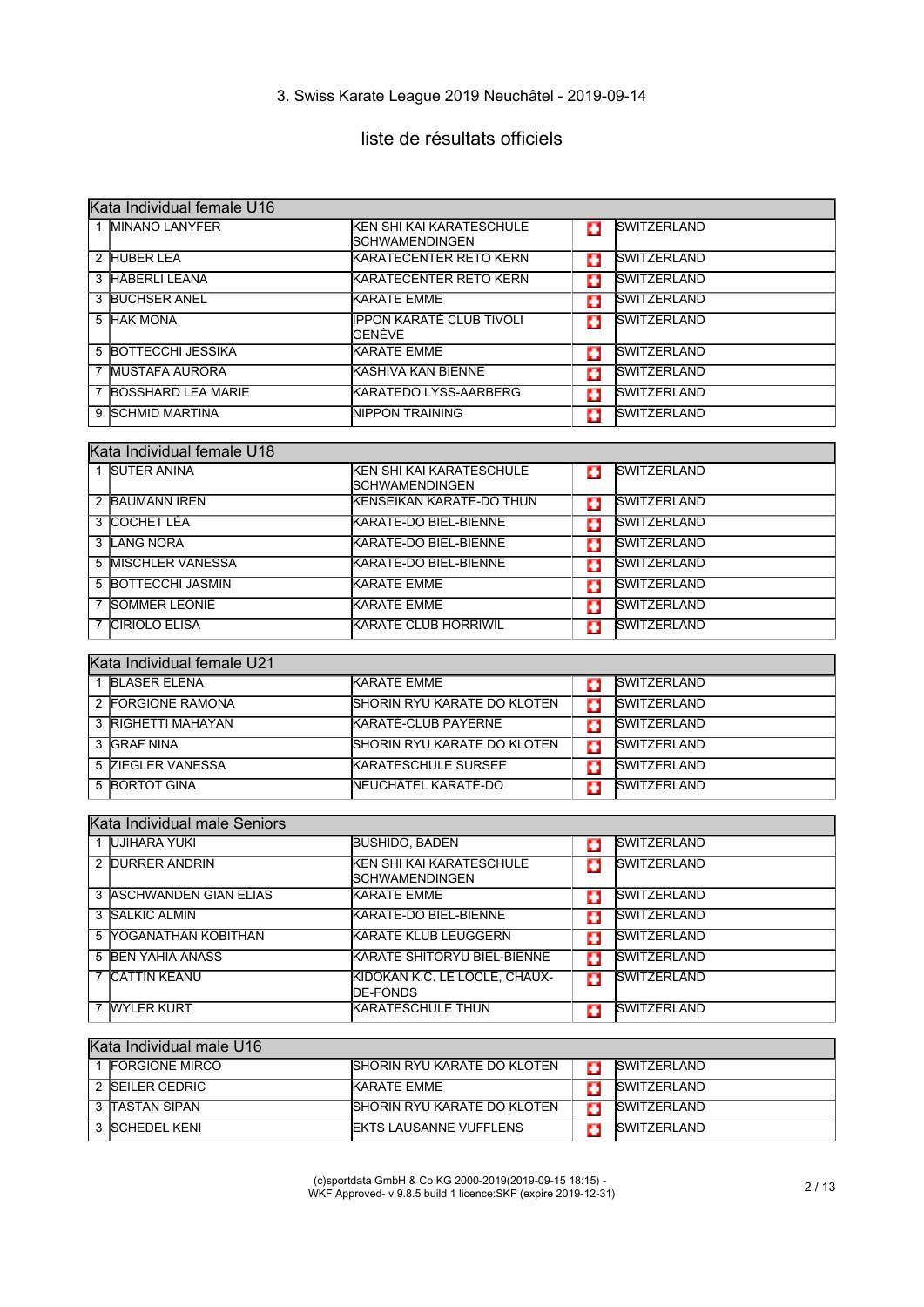# liste de résultats officiels

| 5 ICODES JANIS                | <b>BUDO CENTER FRIBOURG</b>                         |   | <b>ISWITZERLAND</b> |
|-------------------------------|-----------------------------------------------------|---|---------------------|
| 5 <b>IDELL ANGELO DANIELE</b> | <b>IKARATE CENTER FRAUENFELD</b>                    |   | <b>ISWITZERLAND</b> |
| <b>IPETRONE LEANDRO</b>       | KARATE-DO BIEL-BIENNE                               |   | <b>ISWITZERLAND</b> |
| <b>IEGGER ANDRIN</b>          | <b>IKEN SHI KAI KARATESCHULE</b><br>ISCHWAMENDINGEN |   | <b>ISWITZERLAND</b> |
| 9 ICROCE LEONARDO             | <b>IKARATE CENTER FRAUENFELD</b>                    |   | <b>ISWITZERLAND</b> |
| 9 DOSSIN PABLO                | KARATÉ CLUB JAGUAR VALLORBE                         | ш | <b>ISWITZERLAND</b> |

#### Kata Individual male U18

| <b>IMORENO DOMONT MATIAS</b> | KARATE-DO BIEL-BIENNE                                     |   | <b>SWITZERLAND</b>  |
|------------------------------|-----------------------------------------------------------|---|---------------------|
| 2 SCHERTENLEIB LARS NOAH     | <b>KARATE EMME</b>                                        |   | <b>ISWITZERLAND</b> |
| 3 GRASIC DAVID               | <b>KEN SHI KAI KARATESCHULE</b><br><b>ISCHWAMENDINGEN</b> | ÷ | <b>SWITZERLAND</b>  |
| 3 ICODES JULIEN              | <b>BUDO CENTER FRIBOURG</b>                               | ÷ | <b>SWITZERLAND</b>  |
| 5 DIEP JIMMY                 | <b>ISHOTOKAN KARATE CLUB BIENNE</b>                       | ÷ | <b>SWITZERLAND</b>  |
| 5 IOSMANI KRON               | IKARATEKAI BASEL                                          | c | <b>SWITZERLAND</b>  |
| <b>SEPIC AIMAN</b>           | <b>BUDO SPORT CENTER LIESTAL</b>                          | ш | <b>SWITZERLAND</b>  |

#### Kata Individual male U21

| lUJIHARA YUKI           | <b>BUSHIDO, BADEN</b>                                     |   | <b>SWITZERLAND</b>   |
|-------------------------|-----------------------------------------------------------|---|----------------------|
| 2 DURRER ANDRIN         | <b>KEN SHI KAI KARATESCHULE</b><br><b>ISCHWAMENDINGEN</b> | ÷ | <b>ISWITZERLAND</b>  |
| 3 BEN YAHIA HUSSEIN     | KARATÉ SHITORYU BIEL-BIENNE                               | с | <b>ISWITZERLAND</b>  |
| 3 ASCHWANDEN GIAN ELIAS | <b>KARATE EMME</b>                                        |   | <b>ISWITZERLAND</b>  |
| 5 RAVEENDRAN PERAVEEN   | ISHUKOKAI KARATE DO ZÜRICH                                | c | <b>ISWITZERLAND</b>  |
| 5 FAJARDO IVAN          | <b>KARATESCHULE SURSEE</b>                                |   | <b>ISWITZERI AND</b> |

#### Kata male 10 years

| <b>BOLLMANN ARTHUR</b> | KARATE - CLUB SENSE DÜDINGEN -<br><b>RIFFENMATT</b> | ш | <b>SWITZERLAND</b>  |  |
|------------------------|-----------------------------------------------------|---|---------------------|--|
| 2 RADIVOJEVIC JURI     | <b>IKARATE DO SHOTOKAN DIETIKON</b>                 | ш | <b>ISWITZERLAND</b> |  |
| 3 SOLIARYK PLATON      | KARATÉ CLUB MEYRIN                                  |   | <b>ISWITZERLAND</b> |  |
| 3 KUHL MAXIMILIAN      | <b>KARATEDO LYSS-AARBERG</b>                        |   | <b>ISWITZERLAND</b> |  |
| 5 REIZ FMIN            | <b>INIPPON TRAINING</b>                             |   | <b>ISWITZERLAND</b> |  |
| 5 <b>IDEPERY SACHA</b> | <b>KARATE CLUB DARDANIA</b>                         |   | <b>ISWITZERLAND</b> |  |

#### Kata male 11 years 1 SCHEDEL NOLAN **EKTS LAUSANNE VUFFLENS** 2 NOUR CAMIL EKTS LAUSANNE VUFFLENS SWITZERLAND 3 CAJÖRI MILO SHUKOKAI KARATE DO ZÜRICH SWITZERLAND 3 AEBISCHER BRANDON KARATE - CLUB SENSE DÜDINGEN G **SWITZERLAND** RIFFENMATT 5 MALUIS SHORIN RYU KARATE DO KLOTEN SWITZERLAND 5 REGLI ROBIN KARATE MIJÓ WILCHINGEN SINTZERLAND 7 WENGER LEVIN KARATE-DO BIEL-BIENNE SWITZERLAND

| Kata male 12 years |                        |                                |  |                     |  |
|--------------------|------------------------|--------------------------------|--|---------------------|--|
|                    | <b>IMISCHLER KEVIN</b> | KARATE-DO BIEL-BIENNE          |  | <b>ISWITZERLAND</b> |  |
|                    | 2 ILATSIS SPIRO        | <b>IEKTS LAUSANNE VUFFLENS</b> |  | <b>ISWITZERLAND</b> |  |

(c)sportdata GmbH & Co KG 2000-2019(2019-09-15 18:15) - WKF Approved- v 9.8.5 build 1 licence:SKF (expire 2019-12-31) 3 / 13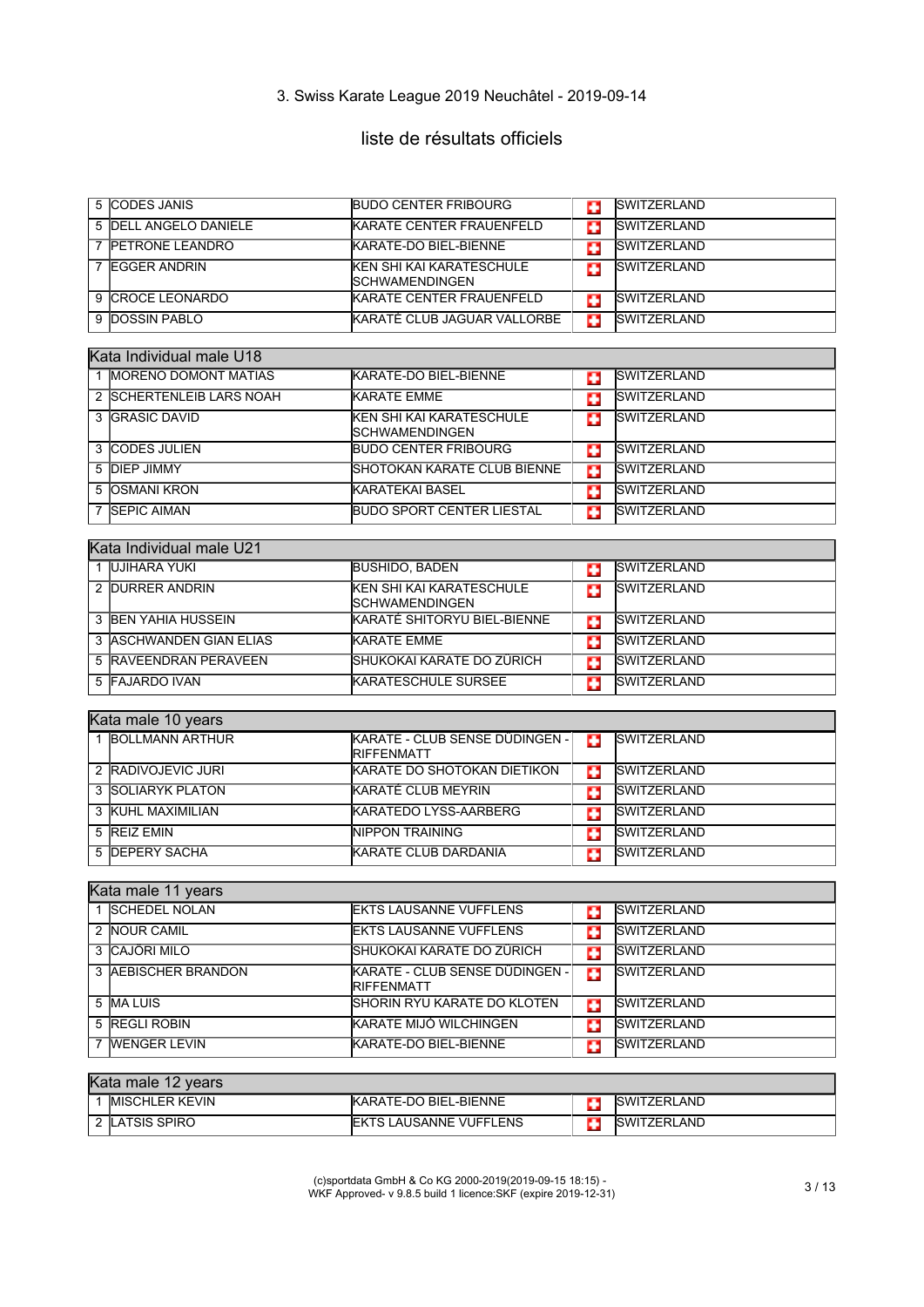# liste de résultats officiels

|   | 3 MIRJANIC MICHAEL                   | KYODAI KARATE-DO MUTTENZ                     | C.        | SWITZERLAND        |
|---|--------------------------------------|----------------------------------------------|-----------|--------------------|
|   | 3 MAJID JORDI                        | <b>IPPON KARATÉ CLUB TIVOLI</b><br>GENÈVE    | ш         | <b>SWITZERLAND</b> |
|   | <b>5 DABOUBI YASSINE</b>             | <b>KASHIVA KAN BIENNE</b>                    | C.        | SWITZERLAND        |
|   | <b>5 CHRISTEN NIKLAUS</b>            | SHUKOKAI KARATE DO ZÜRICH                    | o         | <b>SWITZERLAND</b> |
|   | 7 PELIVAN DENIS                      | <b>SHORIN RYU KARATE DO KLOTEN</b>           | o         | <b>SWITZERLAND</b> |
| 7 | <b>CREPET HORACIO</b>                | NEUCHÂTEL KARATÉ-DO                          | o         | <b>SWITZERLAND</b> |
| 9 | <b>JOVIC VIKTOR</b>                  | HAYABUSA KARATE DO BASEL                     | п         | <b>SWITZERLAND</b> |
|   |                                      |                                              |           |                    |
|   | Kata male 13 years                   |                                              |           |                    |
|   | 1 OETTERLI CEDRIC                    | <b>BUDO SPORT CENTER LIESTAL</b>             | o         | <b>SWITZERLAND</b> |
|   | 2 RAMIREZ LEANDRO                    | KARATE - CLUB SENSE DÜDINGEN -<br>RIFFENMATT | E.        | SWITZERLAND        |
|   | 3 KAMMERMANN LEN                     | <b>KARATESCHULE SURSEE</b>                   | o         | <b>SWITZERLAND</b> |
|   | 3 VOGEL KASPAR                       | SHUKOKAI KARATE DO ZÜRICH                    | o         | <b>SWITZERLAND</b> |
|   | 5 BARNETTA FABRIZIO                  | <b>KS LANGNAU LU</b>                         | o         | <b>SWITZERLAND</b> |
|   | 5 SCHMID SAMUEL                      | HAYABUSA KARATE DO BASEL                     | o         | <b>SWITZERLAND</b> |
|   | 7 KNUS COLIN                         | <b>BUDO SPORT CENTER LIESTAL</b>             | o         | SWITZERLAND        |
| 7 | <b>NATER PHILIPP</b>                 | SHORIN RYU KARATE DO KLOTEN                  | п         | <b>SWITZERLAND</b> |
|   | Kumite Individual female Seniors +68 |                                              |           |                    |
|   | 1 KAUFMANN FABIENNE                  | <b>KARATESCHULE SURSEE</b>                   | o         | <b>SWITZERLAND</b> |
|   | 2 BONJOUR PAULINE                    | NEUCHÂTEL KARATÉ-DO                          | o         | <b>SWITZERLAND</b> |
|   | 3 KLOUCHA SOFIA                      | NEUCHÂTEL KARATÉ-DO                          | E.        | <b>SWITZERLAND</b> |
|   | 3 SEJDIJAJ DIELLZA                   | KARATESCHULE SCHÖTZ/WAUWIL                   | Ф         | <b>SWITZERLAND</b> |
|   |                                      |                                              |           |                    |
|   | Kumite Individual female Seniors -55 |                                              |           |                    |
|   | 1 KARS NUR                           | <b>BUDO SPORT CENTER LIESTAL</b>             | o         | <b>SWITZERLAND</b> |
|   | 2 MICHEL MELINDA                     | NEUCHÂTEL KARATÉ-DO                          | o         | <b>SWITZERLAND</b> |
|   | 3 FURBATTO LAURINE                   | NEUCHÂTEL KARATÉ-DO                          | o         | <b>SWITZERLAND</b> |
|   | 3 BIANCHETTI MILENA                  | <b>KARATEDO LYSS-AARBERG</b>                 | Ð         | <b>SWITZERLAND</b> |
|   | 5 SALERNO NOEMI                      | KARATEDO LYSS-AARBERG                        | Ф         | <b>SWITZERLAND</b> |
| 5 | <b>GHAZI ZINEB</b>                   | <b>KARATÉ CLUB JONCTION</b>                  | o         | <b>SWITZERLAND</b> |
|   | Kumite Individual female Seniors -61 |                                              |           |                    |
|   | 1 HIRT SILVIA                        | <b>IKARATE DO BRUGG</b>                      | <b>P.</b> | SWITZERLAND        |
|   | 2 WEINBERGER TENA                    | KARATE CLUB DARDANIA                         | o         | <b>SWITZERLAND</b> |
|   | 3 BORTOT GINA                        | NEUCHÂTEL KARATÉ-DO                          | o         | <b>SWITZERLAND</b> |
|   | 3 GRAF NINA                          | SHORIN RYU KARATE DO KLOTEN                  | o         | <b>SWITZERLAND</b> |
|   | 5 JUTZET TANJA                       | <b>KENSEIKAN KARATE-DO THUN</b>              | o         | <b>SWITZERLAND</b> |
|   | 5 SOBRAL ERICA                       | KARATÉ CLUB JONCTION                         | п         | <b>SWITZERLAND</b> |
|   |                                      |                                              |           |                    |
|   | Kumite Individual female Seniors -68 |                                              |           |                    |
|   | 1 HIRT ANNA                          | <b>KARATE DO BRUGG</b>                       | C.        | <b>SWITZERLAND</b> |
|   | 2 ELSHANI DONITA                     | <b>IPPON KARATÉ CLUB TIVOLI</b><br>GENÈVE    | ш         | <b>SWITZERLAND</b> |
|   | 3 EGGERTSWYLER LAURA                 | KARATÉ-CLUB COBRA FRIBOURG                   | ш         | SWITZERLAND        |

(c)sportdata GmbH & Co KG 2000-2019(2019-09-15 18:15) - WKF Approved- v 9.8.5 build 1 licence:SKF (expire 2019-12-31) 4 / 13

3 SCHÖPFLIN ZORA KARATEKAI BASEL SWITZERLAND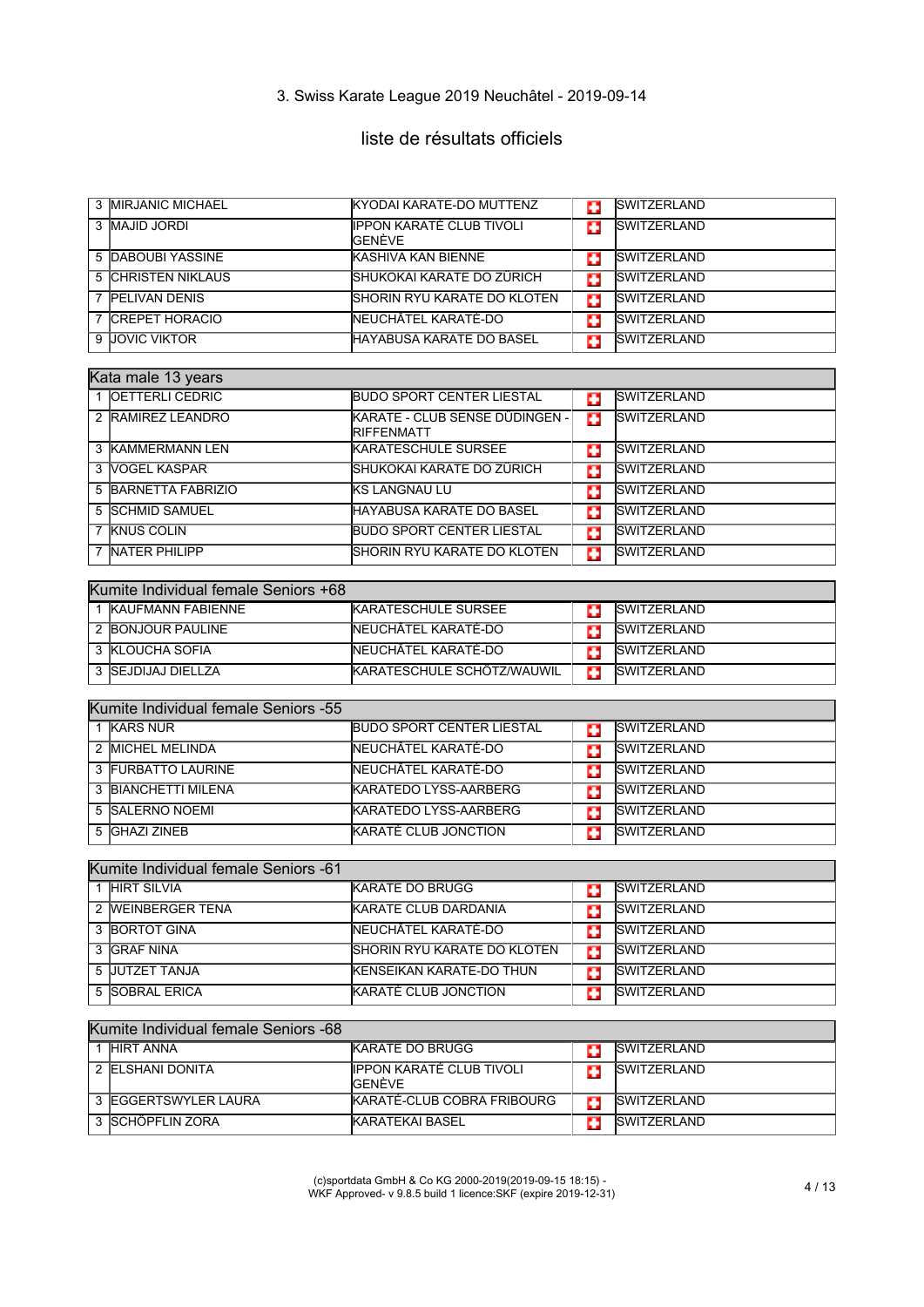# liste de résultats officiels

| Kumite Individual female U12 +39 |                                                               |    |                                          |  |
|----------------------------------|---------------------------------------------------------------|----|------------------------------------------|--|
| 1 BAILIF JASMIN                  | <b>KARATEDO LYSS-AARBERG</b>                                  | п  | <b>SWITZERLAND</b>                       |  |
| 2 EROL BERIL                     | <b>KARATE DO BRUGG</b>                                        | Ð  | <b>SWITZERLAND</b>                       |  |
| 3 TSCHARNER ANAIS                | <b>KARATEDO LYSS-AARBERG</b>                                  | o  | <b>SWITZERLAND</b>                       |  |
| 3 REDZIC ESMA                    | <b>IPPON KARATÉ CLUB TIVOLI</b><br>GENÈVE                     | o  | SWITZERLAND                              |  |
| Kumite Individual female U12 -33 |                                                               |    |                                          |  |
| 1 SPIELMANN ILÉAH                | KARATÉ-CLUB COBRA FRIBOURG                                    | o  | <b>SWITZERLAND</b>                       |  |
| 2 SCHMID SHANJA                  | <b>ELSON SPORT &amp; KARATE</b>                               | o  | <b>SWITZERLAND</b>                       |  |
| 3 WILL LEONIE                    | KENSEIKAN KARATE-DO THUN                                      | o  | <b>SWITZERLAND</b>                       |  |
| 3 VON KLASS MELISSA              | <b>KARATECENTER RETO KERN</b>                                 | п  | <b>SWITZERLAND</b>                       |  |
|                                  |                                                               |    |                                          |  |
| Kumite Individual female U12 -39 |                                                               |    |                                          |  |
| 1 KURTI ALINA                    | KASHIVA KAN BIENNE                                            | o  | <b>SWITZERLAND</b>                       |  |
| 2 CHAOUCH AOUN TAYSIR            | KARATÉ SHITORYU BIEL-BIENNE                                   | o  | <b>SWITZERLAND</b>                       |  |
| 3 LINNENBACH HANNAH              | <b>BUDO SPORT CENTER LIESTAL</b>                              | o  | <b>SWITZERLAND</b>                       |  |
| 3 KESKIN AÇELYA                  | KARATESCHULE SCHÖTZ/WAUWIL                                    | o  | <b>SWITZERLAND</b>                       |  |
| 5 ANCAROLA SAMIRA                | KARATE MIJÓ WILCHINGEN                                        | G  | <b>SWITZERLAND</b>                       |  |
|                                  |                                                               |    |                                          |  |
| Kumite Individual female U14 +49 |                                                               |    |                                          |  |
| 1 ZULJI SARA<br>2 BONNY SHANIA   | <b>ELSON SPORT &amp; KARATE</b><br>KARATÉ-CLUB COBRA FRIBOURG | o  | <b>SWITZERLAND</b><br><b>SWITZERLAND</b> |  |
|                                  |                                                               | o  |                                          |  |
| 3 WILLI REBECCA                  | <b>NIPPON TRAINING</b>                                        | o  | <b>SWITZERLAND</b>                       |  |
| 3 CALUORI SVENJA                 | <b>KARATE DO BRUGG</b>                                        | o  | SWITZERLAND                              |  |
| <b>TREIER VICTORIA</b><br>5      | <b>KENSEIKAN KARATE-DO THUN</b>                               | o  | <b>SWITZERLAND</b>                       |  |
| 5 POZZI JANINE                   | KARATESCHULE SCHÖTZ/WAUWIL                                    | o  | SWITZERLAND                              |  |
| 7 PASSASEO SOPHIE                | <b>ELSON SPORT &amp; KARATE</b>                               | o  | SWITZERLAND                              |  |
| 7 GROSJEAN AMÉLIE                | <b>KARATE CLUB VALAIS</b>                                     | o  | <b>SWITZERLAND</b>                       |  |
| Kumite Individual female U14 -40 |                                                               |    |                                          |  |
| 1 BÜRKI DANICHA                  | <b>HAYABUSA KARATE DO BASEL</b>                               | Ð  | <b>SWITZERLAND</b>                       |  |
| 2 STREIT KIM                     | <b>KARATEDO LYSS-AARBERG</b>                                  | o  | <b>SWITZERLAND</b>                       |  |
| 3 VAZQUEZ CHLOÉ                  | <b>IPPON KARATÉ CLUB TIVOLI</b>                               | œ  | <b>SWITZERLAND</b>                       |  |
| 3 SRIPALAN JATHUSALINI           | GENÉVE<br><b>ITOSU-KAI DOJO LUZERN</b>                        | C. | SWITZERLAND                              |  |
| 5 PELLADONI GINA                 | KEN SHI KAI KARATESCHULE                                      | ш  | <b>SWITZERLAND</b>                       |  |
| 5 TODOROVIC ANJA                 | SCHWAMENDINGEN<br><b>BUDO SPORT CENTER LIESTAL</b>            | G  | SWITZERLAND                              |  |
|                                  |                                                               |    |                                          |  |
| Kumite Individual female U14 -49 |                                                               |    |                                          |  |
| 1 BOUTRACIT AICHA                | KARATE-DO BIEL-BIENNE                                         | o  | <b>SWITZERLAND</b>                       |  |
| 2 SATZINGER TAMARA               | <b>KARATECENTER RETO KERN</b>                                 | Ð  | SWITZERLAND                              |  |
| 3 STAUB NIA                      | KARATESCHULE SURSEE                                           | o  | <b>SWITZERLAND</b>                       |  |
| 3 GUYE NINA                      | NEUCHÂTEL KARATÉ-DO                                           | o  | SWITZERLAND                              |  |
| 5 DOBBERSTEIN ZOE                | KARATE CENTER RAPPERSWIL-<br>UZNACH                           | o  | <b>SWITZERLAND</b>                       |  |
| 5 FORTUNATO EMMA                 | KARATEDO LYSS-AARBERG                                         | G  | SWITZERLAND                              |  |
| 7 RÖSCH ELENA                    | <b>KARATE TAISHO</b>                                          | o  | SWITZERLAND                              |  |
|                                  |                                                               |    |                                          |  |

(c)sportdata GmbH & Co KG 2000-2019(2019-09-15 18:15) - WKF Approved- v 9.8.5 build 1 licence:SKF (expire 2019-12-31) 5 / 13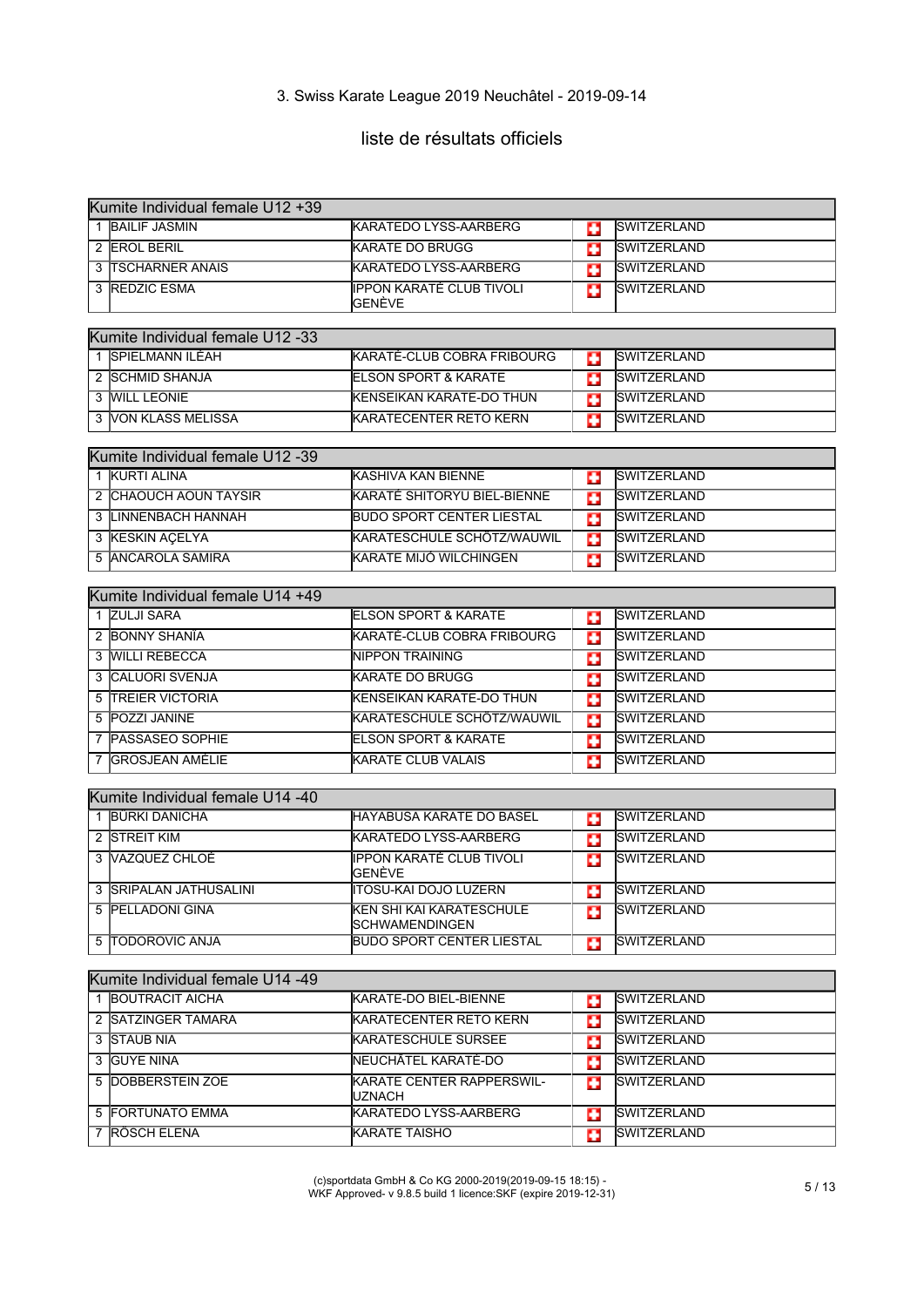# liste de résultats officiels

| 7 IGASPARIAN NANEE               | <b>IKARATE CLUB VALAIS</b>         | Ð  | <b>ISWITZERLAND</b> |
|----------------------------------|------------------------------------|----|---------------------|
|                                  |                                    |    |                     |
| Kumite Individual female U16 +54 |                                    |    |                     |
| 1 <b>DEUBLE SARA</b>             | <b>KARATEDO LYSS-AARBERG</b>       | ш  | <b>SWITZERLAND</b>  |
| 2 BALTIC NERMINA                 | SHOTOKAN KARATE RICKENBACH-<br>WIL | ш  | <b>SWITZERLAND</b>  |
| 3 BARTH ANNA                     | KARATECENTER RETO KERN             | п  | <b>SWITZERLAND</b>  |
| 3 PIRAZZI LEANA                  | NEUCHÂTEL KARATÉ-DO                | ÷  | <b>SWITZERLAND</b>  |
| 5 REIZ JASMINA                   | <b>NIPPON TRAINING</b>             | o  | <b>SWITZERLAND</b>  |
| <b>5 THOMAIDIS KEARA</b>         | <b>KARATECENTER RETO KERN</b>      | o  | <b>SWITZERLAND</b>  |
| Kumite Individual female U16 -47 |                                    |    |                     |
| 1 DECATALDO ALESSIA              | <b>ELSON SPORT &amp; KARATE</b>    |    | <b>SWITZERLAND</b>  |
| 2 RUDAZ AURÉLIE                  | <b>KARATE CLUB VALAIS</b>          | ш  | <b>SWITZERLAND</b>  |
| 3 BURRI LILIANE                  | <b>KARATEDO LYSS-AARBERG</b>       | п  | <b>SWITZERLAND</b>  |
|                                  |                                    | ш  |                     |
| 3 PAGLIALONGA EMMA               | KARATÉ-CLUB COBRA FRIBOURG         | o  | <b>SWITZERLAND</b>  |
| 5 JADER EMILY                    | KASHIVA KAN BIENNE                 | o  | <b>SWITZERLAND</b>  |
| Kumite Individual female U16 -54 |                                    |    |                     |
| 1 BOSSHARD LEA MARIE             | KARATEDO LYSS-AARBERG              | ш  | <b>SWITZERLAND</b>  |
| 2 DUPERREX OKSANA                | <b>SHU SHIN KARATE DO BRUGG</b>    | o  | <b>SWITZERLAND</b>  |
| 3 HÄBERLI LEANA                  | <b>KARATECENTER RETO KERN</b>      |    | <b>SWITZERLAND</b>  |
| 3 SCHMID CHIARA                  | SHIN WA KAN BALSTHAL               | ш  | <b>SWITZERLAND</b>  |
| 5 BERISHA VANESSA                | <b>KARATESCHULE SURSEE</b>         | п  | <b>SWITZERLAND</b>  |
|                                  |                                    | o  |                     |
| 5 HUBER LEA                      | KARATECENTER RETO KERN             | ш  | SWITZERLAND         |
| 7 KALLEN LYNN                    | <b>KARATEDO LYSS-AARBERG</b>       | o  | <b>SWITZERLAND</b>  |
| Kumite Individual female U18 +59 |                                    |    |                     |
| 1 BENZ SHOMSHANOK                | KARATE CENTER RAPPERSWIL-          | ш  | <b>SWITZERLAND</b>  |
|                                  | UZNACH                             |    |                     |
| 2 BÄNI MATILDA                   | <b>KARATECENTER RETO KERN</b>      | C. | <b>SWITZERLAND</b>  |
| 3 IMILOJKOVIC ANDRIJANA          | KYODAI KARATE-DO MUTTENZ           | o  | <b>SWITZERLAND</b>  |
| 3 BAGDERELLI SELIN               | KARATESCHULE SCHÖTZ/WAUWIL         | Ð  | <b>SWITZERLAND</b>  |
| 5 LAO ALESSIA                    | <b>KARATE TAISHO</b>               | o  | <b>SWITZERLAND</b>  |
| 5 POLJAK NINA                    | <b>ELSON SPORT &amp; KARATE</b>    | o  | <b>SWITZERLAND</b>  |
|                                  |                                    |    |                     |
| Kumite Individual female U18 -53 |                                    |    |                     |
| 1 BORTOT LUCIA                   | NEUCHÂTEL KARATÉ-DO                | o  | <b>SWITZERLAND</b>  |
| 2 VOEGELIN FLORENCE              | NEUCHÂTEL KARATÉ-DO                | o  | <b>SWITZERLAND</b>  |
| 3 DECATALDO LORENA               | <b>ELSON SPORT &amp; KARATE</b>    | Ð  | SWITZERLAND         |
| 3 DILLIER MOIRA                  | KARATE TAISHO                      | o  | <b>SWITZERLAND</b>  |
| 5 ZBINDEN LARA                   | <b>KARATEDO LYSS-AARBERG</b>       | ш  | SWITZERLAND         |
| 5 VO CELINE                      | KARATEDO LYSS-AARBERG              | o  | SWITZERLAND         |
| 7 COCHET LÉA                     | KARATE-DO BIEL-BIENNE              | o  | <b>SWITZERLAND</b>  |
| 7 COSSETTINI LYDIE               | KARATÉ-CLUB COBRA FRIBOURG         | o  | SWITZERLAND         |
|                                  |                                    |    |                     |
| Kumite Individual female U18 -59 |                                    |    |                     |
| 1 VOEGELIN AMÉLIE                | NEUCHÂTEL KARATÉ-DO                | C. | <b>SWITZERLAND</b>  |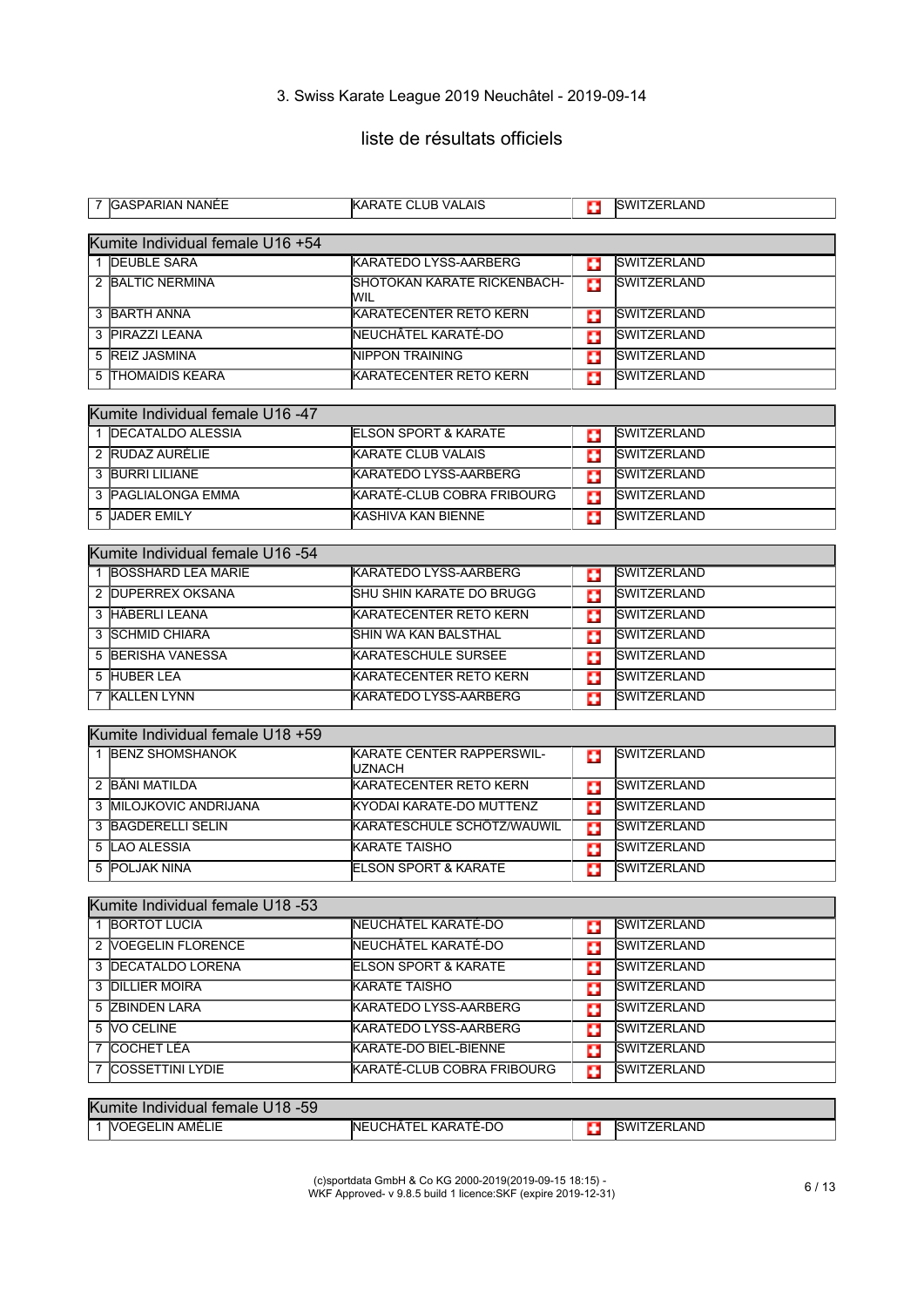# liste de résultats officiels

| 2 ELLENBERGER LORENA                 | KARATEDO LYSS-AARBERG             | o  | SWITZERLAND        |
|--------------------------------------|-----------------------------------|----|--------------------|
| 3 PICHT VALENTINE                    | NEUCHÂTEL KARATÉ-DO               | o  | <b>SWITZERLAND</b> |
| 3 HERRMANN KIM                       | <b>KARATEDO LYSS-AARBERG</b>      | o  | <b>SWITZERLAND</b> |
| 5 INGOLD SHERONA                     | KARATÉ-CLUB PAYERNE               | o  | <b>SWITZERLAND</b> |
| 5 HOFER LARA                         | KARATEDO LYSS-AARBERG             | o  | <b>SWITZERLAND</b> |
| <b>CIRIOLO ELISA</b><br>7            | <b>KARATE CLUB HORRIWIL</b>       | o  | <b>SWITZERLAND</b> |
|                                      |                                   |    |                    |
| Kumite Individual female U21 -55     |                                   |    |                    |
| 1 BIANCHETTI MILENA                  | KARATEDO LYSS-AARBERG             | o  | <b>SWITZERLAND</b> |
| 2 SALERNO NOEMI                      | KARATEDO LYSS-AARBERG             | C. | <b>SWITZERLAND</b> |
| <b>3 BARTOLOTTA REBECCA</b>          | <b>KARATE CLUB VALAIS</b>         | п  | <b>SWITZERLAND</b> |
| 3 KARS NUR                           | <b>IBUDO SPORT CENTER LIESTAL</b> | o  | <b>SWITZERLAND</b> |
| 5 ZIEGLER VANESSA                    | <b>KARATESCHULE SURSEE</b>        | o  | <b>SWITZERLAND</b> |
|                                      |                                   |    |                    |
| Kumite Individual female U21 -61     |                                   |    |                    |
| 1 HIRT SILVIA                        | <b>KARATE DO BRUGG</b>            | o  | <b>SWITZERLAND</b> |
| 2 BORTOT GINA                        | NEUCHÂTEL KARATÉ-DO               | o  | <b>SWITZERLAND</b> |
| 3 WEINBERGER TENA                    | <b>KARATE CLUB DARDANIA</b>       | o  | <b>SWITZERLAND</b> |
| 3 JUTZET TANJA                       | KENSEIKAN KARATE-DO THUN          | o  | <b>SWITZERLAND</b> |
| 5 MATTI LEA                          | KENSEIKAN KARATE-DO SAANEN-       | o  | <b>SWITZERLAND</b> |
|                                      | GSTAAD-ZWEISIMMEN                 |    |                    |
| Kumite Individual female U21 -68/+68 |                                   |    |                    |
| 1 BONJOUR PAULINE                    | NEUCHÂTEL KARATÉ-DO               | п  | <b>SWITZERLAND</b> |
| 2 HIRT ANNA                          | <b>KARATE DO BRUGG</b>            | o  | <b>SWITZERLAND</b> |
| 3 <b>IEGGERTSWYLER LAURA</b>         | KARATÉ-CLUB COBRA FRIBOURG        | o  | <b>SWITZERLAND</b> |
| 3 SEJDIJAJ DIELLZA                   | KARATESCHULE SCHÖTZ/WAUWIL        | o  | SWITZERLAND        |
| 5 SCHÖPFLIN ZORA                     | KARATEKAI BASEL                   | o  | <b>SWITZERLAND</b> |
|                                      |                                   |    |                    |
| Kumite Individual male Seniors +84   |                                   |    |                    |
| 1 <b>WAGNER KEVIN</b>                | <b>BUDO SPORT CENTER LIESTAL</b>  | п  | <b>SWITZERLAND</b> |
| 2 SYLA GETOAR                        | KARATE CLUB DARDANIA              | o  | <b>SWITZERLAND</b> |
| 3 MÜLLER JONATHAN                    | <b>BUDO SPORT CENTER LIESTAL</b>  | o  | <b>SWITZERLAND</b> |
| <b>CRISTINA LUCA</b><br>3            | <b>KARATEDO LYSS-AARBERG</b>      | o  | <b>SWITZERLAND</b> |
| 5 ILIC MICO                          | KARATE-DO BALSTHAL                | G  | SWITZERLAND        |
| 5 WILHELM ADRIAN                     | HAYABUSA KARATE DO BASEL          | æ  | <b>SWITZERLAND</b> |
|                                      |                                   |    |                    |
| Kumite Individual male Seniors -60   |                                   |    |                    |
| 1 ROHNER LUCA                        | <b>KARATE DO BRUGG</b>            | ш  | <b>SWITZERLAND</b> |
| 2 LÜTHI KEVIN                        | KARATEDO LYSS-AARBERG             | ш  | SWITZERLAND        |
|                                      |                                   |    |                    |
| Kumite Individual male Seniors -67   |                                   |    |                    |
| 1 PAJAZITI ENDRIT                    | <b>ELSON SPORT &amp; KARATE</b>   | о  | <b>SWITZERLAND</b> |
| 2 TAWFIK SALIM                       | KARATÉ-CLUB COBRA FRIBOURG        | o  | <b>SWITZERLAND</b> |
| 3 KRAPF LIONEL                       | KARATEDO LYSS-AARBERG             | o  | <b>SWITZERLAND</b> |
| 3 SIGILLÒ NICOLA                     | KARATE-DO BIEL-BIENNE             | п  | <b>SWITZERLAND</b> |
| 5 METTLER NICK                       | <b>KARATE CLUB HORRIWIL</b>       | o  | SWITZERLAND        |
| 5 MAILLEFER CYRILLE                  | KASHIVA KAN BIENNE                | п  | SWITZERLAND        |

(c)sportdata GmbH & Co KG 2000-2019(2019-09-15 18:15) - WKF Approved- v 9.8.5 build 1 licence:SKF (expire 2019-12-31) 7 / 13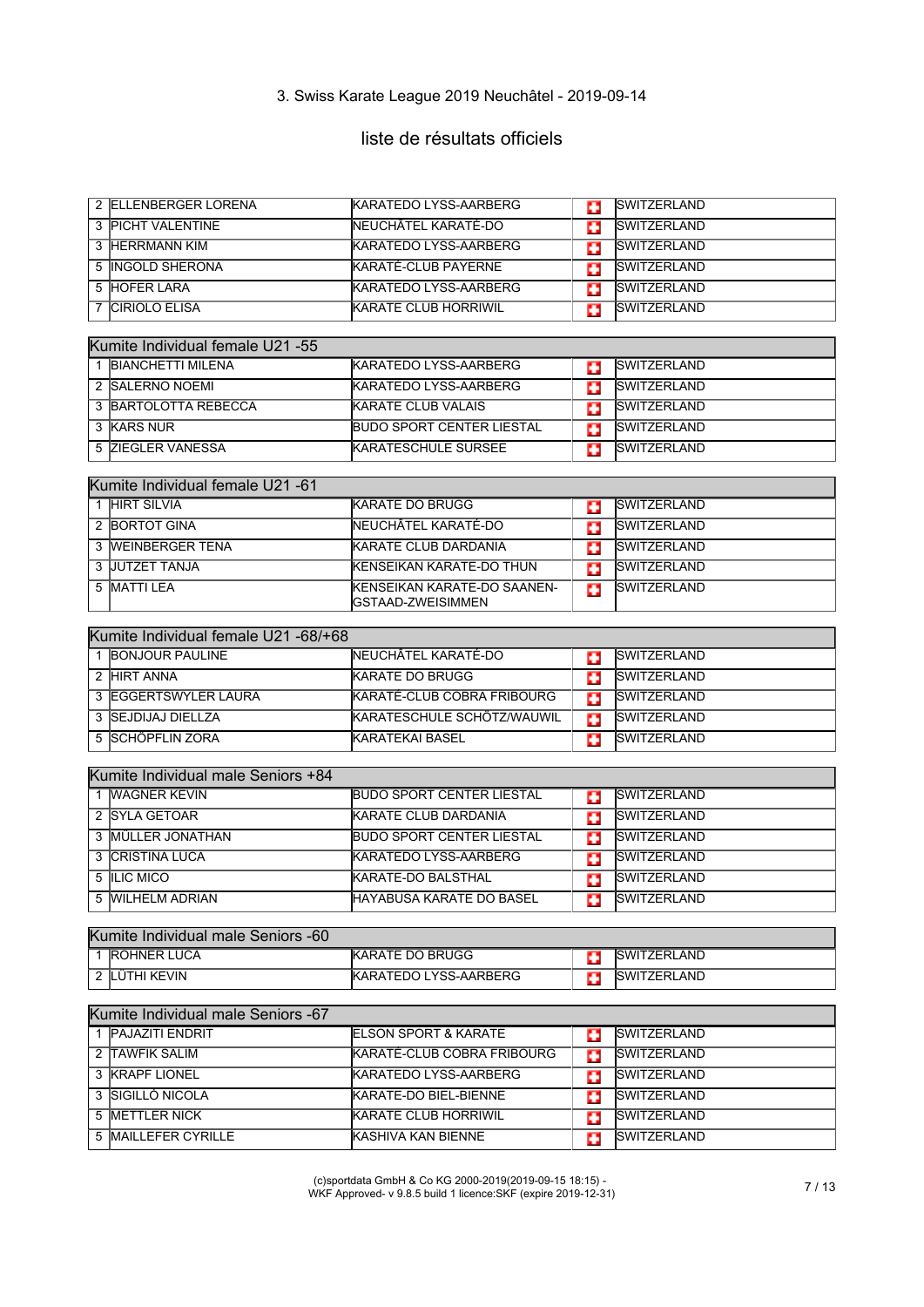# liste de résultats officiels

|   | 7 ISCHARER KAI                     | <b>IKARATE DO BRUGG</b>                                  | o | <b>SWITZERLAND</b> |
|---|------------------------------------|----------------------------------------------------------|---|--------------------|
|   |                                    |                                                          |   |                    |
|   | Kumite Individual male Seniors -75 |                                                          |   |                    |
|   | 1 WEIBEL ROMAN                     | <b>KARATEDO LYSS-AARBERG</b>                             | п | <b>SWITZERLAND</b> |
|   | 2 KABASHI KEVIN                    | <b>ELSON SPORT &amp; KARATE</b>                          | o | <b>SWITZERLAND</b> |
|   | 3 NANI MARCO                       | <b>BUDO SPORT CENTER LIESTAL</b>                         | o | <b>SWITZERLAND</b> |
|   | 3 BERSET BENOIT                    | <b>BUDO SPORT CENTER LIESTAL</b>                         | п | SWITZERLAND        |
|   | 5 BEN YAHIA ANASS                  | KARATÉ SHITORYU BIEL-BIENNE                              | o | <b>SWITZERLAND</b> |
|   | <b>5 FLURY PATRICK</b>             | <b>SHIN WA KAN BALSTHAL</b>                              | п | <b>SWITZERLAND</b> |
|   | 7 THEVARAJAH MANIVANNAN            | <b>ITOSU-KAI DOJO BERN</b>                               | o | SWITZERLAND        |
|   |                                    |                                                          |   |                    |
|   | Kumite Individual male Seniors -84 |                                                          |   |                    |
|   | 1 VOZZA FABIO                      | NEUCHÂTEL KARATÉ-DO                                      | o | <b>SWITZERLAND</b> |
|   | 2 SOUTO EBINER HERMÈS              | <b>KARATE CLUB VALAIS</b>                                | п | SWITZERLAND        |
|   | 3 MURALI ARTTHIKAN                 | <b>ITOSU-KAI DOJO ZÜRICH</b>                             | o | <b>SWITZERLAND</b> |
|   | 3 SHANE JULIAN                     | <b>KEN SHI KAI KARATESCHULE</b><br><b>SCHWAMENDINGEN</b> | п | <b>SWITZERLAND</b> |
|   | 5 GINDRE MAXIME                    | <b>KARATÉ CLUB JONCTION</b>                              | Ð | SWITZERLAND        |
| 7 | <b>GRIMM BENJAMIN</b>              | KC SHOTOKAN WINTERTHUR                                   | o | SWITZERLAND        |
|   |                                    |                                                          |   |                    |
|   | Kumite Individual male U12 +39     |                                                          |   |                    |
|   | 1 BUHURCU JIYAN                    | SHORIN RYU KARATE DO KLOTEN                              | o | <b>SWITZERLAND</b> |
|   | 2 DEL MEDICO NICCOLA               | <b>SHINSEI KAN</b>                                       | Œ | <b>SWITZERLAND</b> |
|   | 3 ELEZI ERION                      | SHINSEI KAN                                              | o | <b>SWITZERLAND</b> |
|   | 3 REIZ EMIN                        | NIPPON TRAINING                                          | о | <b>SWITZERLAND</b> |
| 5 | <b>TREIER RAIK</b>                 | KENSEIKAN KARATE-DO THUN                                 | п | <b>SWITZERLAND</b> |
|   | 5 OSMANI FATLIND                   | KARATESCHULE ALTSTÄTTEN                                  | o | <b>SWITZERLAND</b> |
|   | 7 GUTSELYUK DANIEL                 | KARATE CENTER RAPPERSWIL-<br>UZNACH                      | ш | <b>SWITZERLAND</b> |
|   | Kumite Individual male U12 -33     |                                                          |   |                    |
|   | 1 GASPARIAN NAREK                  | <b>KARATE CLUB VALAIS</b>                                | o | <b>SWITZERLAND</b> |
|   | 2 CAJÖRI MILO                      | SHUKOKAI KARATE DO ZÜRICH                                | o | <b>SWITZERLAND</b> |
|   | 3 MA LUIS                          | SHORIN RYU KARATE DO KLOTEN                              | o | SWITZERLAND        |
|   | 3 SCHEDEL NOLAN                    | <b>EKTS LAUSANNE VUFFLENS</b>                            | o | SWITZERLAND        |
| 5 | <b>SOLIARYK PLATON</b>             | KARATÉ CLUB MEYRIN                                       | п | <b>SWITZERLAND</b> |
|   | 5 ZURLINDEN JESSE                  | KARATECENTER RETO KERN                                   | o | <b>SWITZERLAND</b> |
|   | 7 MENA ELLENA MANUEL               | KARATE MIJÓ WILCHINGEN                                   | o | SWITZERLAND        |
|   | 7 KANESAN SUJASH                   | KARATEDO LYSS-AARBERG                                    |   | <b>SWITZERLAND</b> |
|   |                                    |                                                          | œ |                    |
|   | Kumite Individual male U12 -39     |                                                          |   |                    |
|   | 1 BURRI CEDRIC                     | KARATEDO LYSS-AARBERG                                    | ю | SWITZERLAND        |
|   | 2 EL KOUT TAMIM                    | KARATÉ SHITORYU BIEL-BIENNE                              | o | <b>SWITZERLAND</b> |
|   | 3 KARLEN THÉO                      | <b>BUDO CENTER FRIBOURG</b>                              | o | SWITZERLAND        |
|   | 3 <b>VOUILLOZ ROBIN</b>            | <b>KARATE CLUB VALAIS</b>                                | o | SWITZERLAND        |
|   | 5 CHAN KEN                         | SHORIN RYU KARATE DO KLOTEN                              | o | <b>SWITZERLAND</b> |
|   | 5 ZURLINDEN BENJAMIN               | <b>KARATECENTER RETO KERN</b>                            | o | SWITZERLAND        |
|   | 7 FATHE SALEH SOHAIB               | KARATÉ SHITORYU BIEL-BIENNE                              | o | SWITZERLAND        |
|   |                                    |                                                          |   |                    |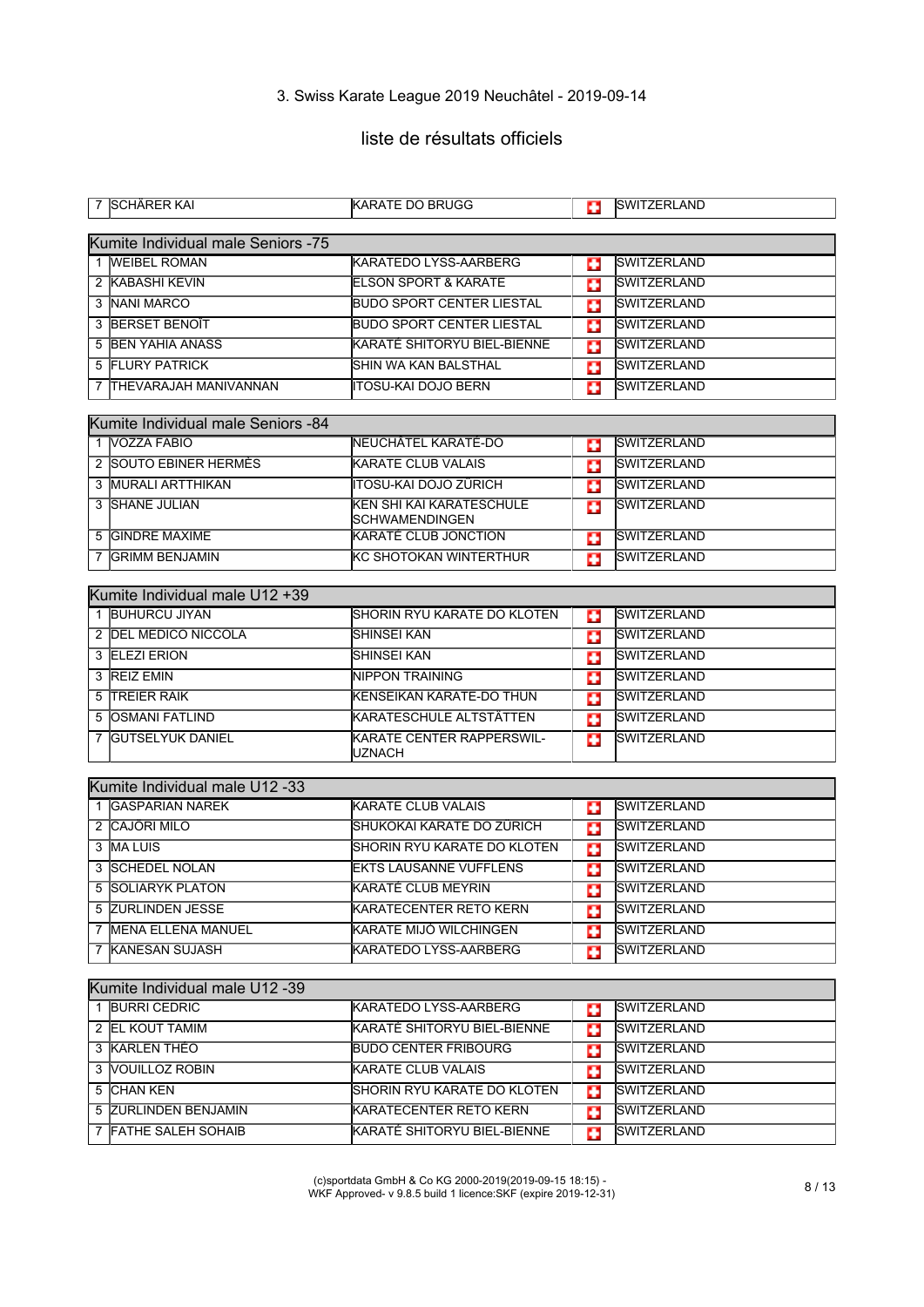# liste de résultats officiels

|   | 7 NOUR CAMIL                   | <b>IEKTS LAUSANNE VUFFLENS</b>                    | o | <b>SWITZERLAND</b>  |
|---|--------------------------------|---------------------------------------------------|---|---------------------|
|   | Kumite Individual male U14 +50 |                                                   |   |                     |
|   | 1 CSURGAI JULIEN               | IPPON KARATÉ CLUB TIVOLI<br>GENÈVE                | o | <b>SWITZERLAND</b>  |
|   | 2 STRICKLER SEVERIN            | <b>KARATE DO BRUGG</b>                            | o | <b>SWITZERLAND</b>  |
|   | 3 VRANJES ANDREJ               | <b>KARATE CENTER RAPPERSWIL-</b><br>UZNACH        | o | <b>SWITZERLAND</b>  |
|   | 3 LÖTSCHER YVES                | <b>GOJU KAN BERN</b>                              | o | SWITZERLAND         |
|   | 5 DENZLER VALON                | <b>KARATESCHULE SURSEE</b>                        | o | <b>SWITZERLAND</b>  |
|   | 5 CURIOSO SALVATORE            | SHINSEI KAN                                       | Ф | <b>SWITZERLAND</b>  |
|   | Kumite Individual male U14 -35 |                                                   |   |                     |
|   | 1 KABASHI ELSON JASON          | <b>ELSON SPORT &amp; KARATE</b>                   | о | <b>SWITZERLAND</b>  |
|   | 2 CREPET HORACIO               | NEUCHÂTEL KARATÉ-DO                               | o | <b>SWITZERLAND</b>  |
|   | 3 SCHMID SAMUEL                | HAYABUSA KARATE DO BASEL                          | o | SWITZERLAND         |
|   | 3 NÄGELIN LEO                  | <b>BUDO SPORT CENTER LIESTAL</b>                  | o | <b>SWITZERLAND</b>  |
|   | 5 KURY TIAGO                   | KEN SHI KAI KARATESCHULE<br><b>SCHWAMENDINGEN</b> | п | <b>SWITZERLAND</b>  |
|   | <b>5 CIHAN TANSEL</b>          | KASHIVA KAN BIENNE                                | п | SWITZERLAND         |
|   | 7 BOSCH DAVID                  | <b>KARATE SCHULE ZUG</b>                          | o | SWITZERLAND         |
|   |                                |                                                   |   |                     |
|   | Kumite Individual male U14 -44 |                                                   |   |                     |
|   | 1 LORENZ SWAN                  | <b>KARATE CLUB VALAIS</b>                         | o | <b>SWITZERLAND</b>  |
|   | 2 MEYER LUAN                   | <b>KARATE DO BRUGG</b>                            | G | SWITZERLAND         |
|   | 3 TSCHARNER LOAN               | <b>KARATEDO LYSS-AARBERG</b>                      | o | <b>SWITZERLAND</b>  |
|   | <b>3 OETTERLI CEDRIC</b>       | <b>BUDO SPORT CENTER LIESTAL</b>                  | п | <b>SWITZERLAND</b>  |
|   | 5 LAMPERT MARC                 | <b>SHORIN RYU KARATE DO KLOTEN</b>                | o | SWITZERLAND         |
|   | <b>5 SAEZ NICOLAS</b>          | <b>KARATE CLUB SANKUKAI GE</b>                    | o | <b>SWITZERLAND</b>  |
|   | 7 SCHÜTZ CAMERON               | <b>KARATEDO LYSS-AARBERG</b>                      | G | SWITZERLAND         |
|   | 7 GUTKNECHT LEON               | KYODAI KARATE-DO MUTTENZ                          | o | <b>SWITZERLAND</b>  |
|   |                                |                                                   |   |                     |
|   | Kumite Individual male U14 -50 |                                                   |   |                     |
|   | 1 TORRES STEVEN                | <b>IHAYABUSA KARATE DO BASEL</b>                  | o | <b>SWITZERLAND</b>  |
|   | 2 SANARICA NICCOLO             | <b>ELSON SPORT &amp; KARATE</b>                   | o | <b>SWITZERLAND</b>  |
| 3 | <b>LOSER LEVIN</b>             | SHOTOKAN KARATE RICKENBACH-<br>WIL.               | o | <b>SWITZERLAND</b>  |
|   | 3 DEL MEDICO MANUEL            | SHINSEI KAN                                       | o | <b>SWITZERLAND</b>  |
|   | 5 SCHMID DAVID                 | SHIN WA KAN BALSTHAL                              | o | SWITZERLAND         |
|   | 5 UVA NEVIO                    | KARATEDO LYSS-AARBERG                             | o | <b>SWITZERLAND</b>  |
|   | 7 DABOUBI YASSINE              | KASHIVA KAN BIENNE                                | o | SWITZERLAND         |
|   | 7 KAMMERMANN LEN               | <b>KARATESCHULE SURSEE</b>                        | o | <b>SWITZERLAND</b>  |
|   | 9 DA SILVA ANDRE               | KARATECENTER RETO KERN                            | ш | SWITZERLAND         |
|   | Kumite Individual male U16 +70 |                                                   |   |                     |
|   | 1 ANACKOV FILIP                | HAYABUSA KARATE DO BASEL                          | о | <b>SWITZERLAND</b>  |
|   | 2 KABASHI JOHN                 | ELSON SPORT & KARATE                              | o | <b>ISWITZERLAND</b> |
|   | 3 DOSSIN PABLO                 | KARATÉ CLUB JAGUAR VALLORBE                       | o | <b>SWITZERLAND</b>  |
|   | 3 <b>IBRAIMI ABNOR</b>         | ELSON SPORT & KARATE                              | o | SWITZERLAND         |
|   |                                |                                                   |   |                     |

(c)sportdata GmbH & Co KG 2000-2019(2019-09-15 18:15) - WKF Approved- v 9.8.5 build 1 licence:SKF (expire 2019-12-31) 9 / 13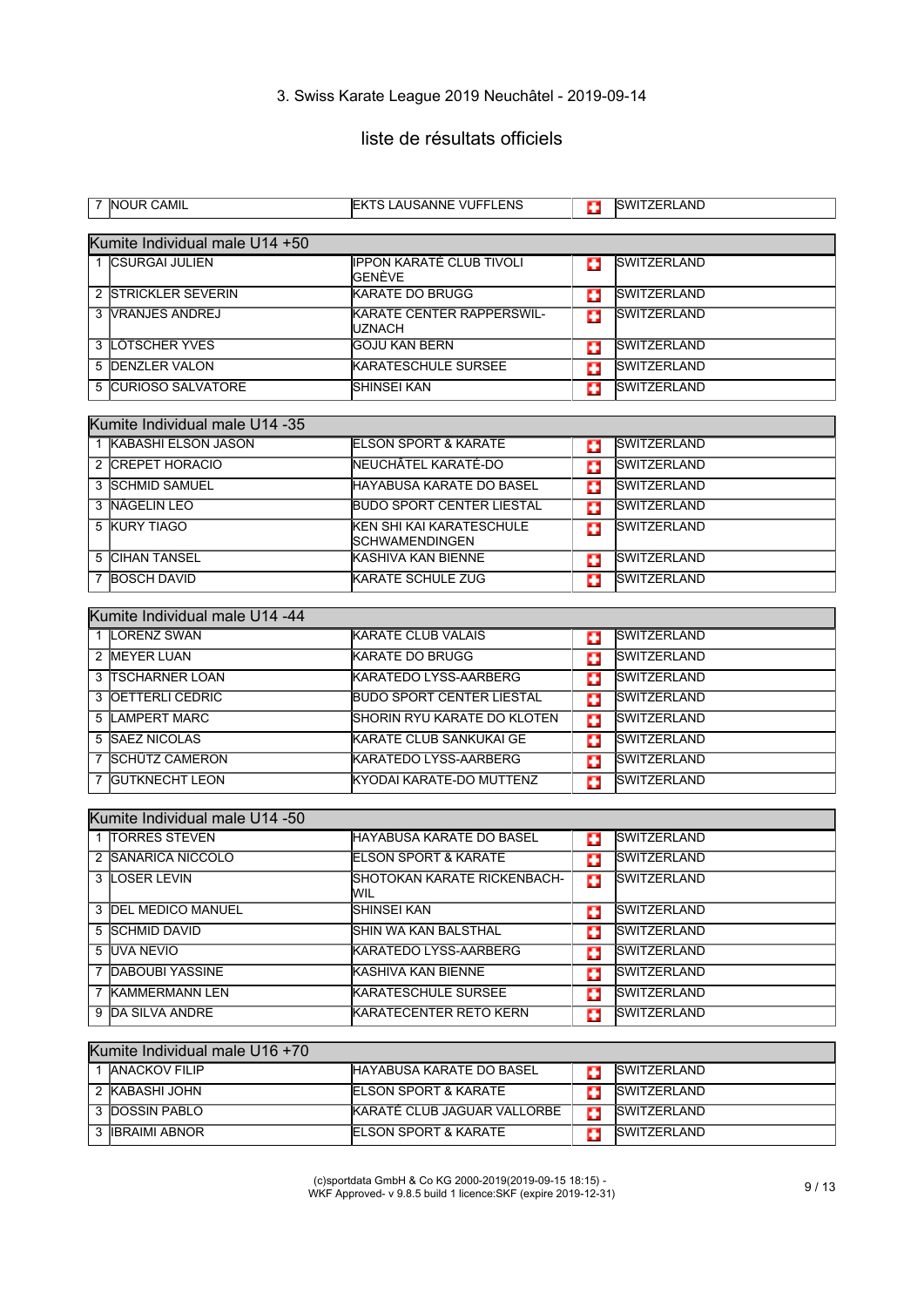# liste de résultats officiels

| 5 ISIVABALAN THAHEESAN | <b>IITOSU-KAI DOJO SCHAFFHAUSEN</b> | <b>ISWITZERLAND</b> |
|------------------------|-------------------------------------|---------------------|
| 5 FORGIONE MIRCO       | <b>ISHORIN RYU KARATE DO KLOTEN</b> | <b>ISWITZERLAND</b> |
| ' IALWINDY SAFWAN      | <b>KARATÉ SHITORYU BIEL-BIENNE</b>  | <b>ISWITZERLAND</b> |
| 7 ISCHNYDER PHILIP     | <b>IKENSEIKAN KARATE-DO THUN</b>    | <b>ISWITZERLAND</b> |

| Kumite Individual male U16 -52                |                                                     |   |                     |  |  |
|-----------------------------------------------|-----------------------------------------------------|---|---------------------|--|--|
| 1 GAETANI VINCENZO                            | <b>BUDO SPORT CENTER LIESTAL</b>                    | п | <b>SWITZERLAND</b>  |  |  |
| 2 GUERREIRO PEDRO                             | IIPPON KARATÉ CLUB TIVOLI<br><b>I</b> GFNÈVF        | o | <b>SWITZERLAND</b>  |  |  |
| 3 ICOMBY ARNAUD                               | <b>IKARATE CLUB VALAIS</b>                          | o | <b>SWITZERLAND</b>  |  |  |
| 3 KUSTER YANICK                               | <b>IKARATE CENTER RAPPERSWIL-</b><br><b>IUZNACH</b> | o | <b>SWITZERLAND</b>  |  |  |
| 5 HAAG JAN                                    | <b>KARATEKAI BASEL</b>                              | o | <b>SWITZERLAND</b>  |  |  |
| 5 MÜLLER BEN                                  | KARATE-DO BIEL-BIENNE                               | o | <b>SWITZERLAND</b>  |  |  |
| 7 BOUCHOUATA MOHAMED ABD EL-<br><b>IRAZAK</b> | KARATÉ SHITORYU BIEL-BIENNE                         | п | <b>SWITZERLAND</b>  |  |  |
| 7 MILADI ADAM                                 | KARATÉ SHITORYU BIEL-BIENNE                         | п | <b>ISWITZERLAND</b> |  |  |
| 9 MARTI KIMO                                  | <b>KARATEDO LYSS-AARBERG</b>                        | ш | <b>SWITZERLAND</b>  |  |  |
| 9 ÖZYAPICI BATUHAN                            | IHAYABUSA KARATE DO BASEL                           | о | <b>SWITZERLAND</b>  |  |  |

| Kumite Individual male U16 -57 |                                                    |   |                     |  |  |
|--------------------------------|----------------------------------------------------|---|---------------------|--|--|
| 1 LOSER NOAH JADEN             | <b>ISHOTOKAN KARATE RICKENBACH-</b><br>WIL         | Ф | <b>SWITZERLAND</b>  |  |  |
| 2 IJAGGI SANTO                 | <b>IKENSEIKAN KARATE-DO THUN</b>                   | ÷ | <b>SWITZERLAND</b>  |  |  |
| 3 <b>IGRAUFEL ANTHONY</b>      | NEUCHÂTEL KARATÉ-DO                                | ÷ | <b>SWITZERLAND</b>  |  |  |
| 3 DOBBERSTEIN LENNOX           | <b>KARATE CENTER RAPPERSWIL-</b><br><b>IUZNACH</b> | п | <b>SWITZERLAND</b>  |  |  |
| 5 CODES JANIS                  | <b>BUDO CENTER FRIBOURG</b>                        | ÷ | <b>SWITZERLAND</b>  |  |  |
| 5 LUYET QUENTIN                | <b>KARATE CLUB VALAIS</b>                          | ÷ | <b>SWITZERLAND</b>  |  |  |
| 7 PETRONE LEANDRO              | KARATE-DO BIEL-BIENNE                              | п | <b>SWITZERLAND</b>  |  |  |
| 7 IEL SHERKASI RAFFA           | KARATÉ SHITORYU BIEL-BIENNE                        | æ | <b>ISWITZERLAND</b> |  |  |

| Kumite Individual male U16 -63 |                                            |   |                     |  |  |
|--------------------------------|--------------------------------------------|---|---------------------|--|--|
| 1 DI GIOIA GABRIELE            | <b>BUDO CENTER FRIBOURG</b>                |   | <b>SWITZERLAND</b>  |  |  |
| 2 ISCHMID JANICK               | <b>ELSON SPORT &amp; KARATE</b>            | ٠ | <b>ISWITZERLAND</b> |  |  |
| 3 GOMES TAVARES HILTON         | <b>ISHOTOKAN KARATE RICKENBACH-</b><br>Wil | ÷ | <b>SWITZERLAND</b>  |  |  |
| 3 ITASTAN SIPAN                | <b>ISHORIN RYU KARATE DO KLOTEN</b>        | ÷ | <b>ISWITZERLAND</b> |  |  |
| 5 HERMANN FABIO                | <b>KARATESCHULE SURSEE</b>                 | ÷ | <b>ISWITZERLAND</b> |  |  |
| 7 CALUORI GIAN                 | <b>KARATE DO BRUGG</b>                     |   | <b>SWITZERLAND</b>  |  |  |

| Kumite Individual male U16 -70 |                         |                                 |  |                    |
|--------------------------------|-------------------------|---------------------------------|--|--------------------|
|                                | <b>IPOLJAK LARS</b>     | <b>ELSON SPORT &amp; KARATE</b> |  | <b>SWITZERLAND</b> |
|                                | 2 BOER ATTILA           | <b>KARATE SCHULE ZUG</b>        |  | <b>SWITZERLAND</b> |
|                                | 3 SENTHEESWARAN ATHINAN | IITOSU-KAI DOJO SCHAFFHAUSEN    |  | <b>SWITZERLAND</b> |
|                                | 3 VUKELIC MARKO         | <b>KARATE TAISHO</b>            |  | <b>SWITZERLAND</b> |
|                                | 5 MURALI SAAJITHAN      | İITOSU-KAI DOJO ZÜRICH          |  | <b>SWITZERLAND</b> |

| Kumite Individual male U<br>$+76$<br>'18 |                    |  |                               |  |  |
|------------------------------------------|--------------------|--|-------------------------------|--|--|
| <b>IBARTH NIKLAS</b>                     | TECENTER RETO KERN |  | <b>ZERLAND</b><br><b>ISWI</b> |  |  |
|                                          |                    |  |                               |  |  |

(c)sportdata GmbH & Co KG 2000-2019(2019-09-15 18:15) - WKF Approved- v 9.8.5 build 1 licence:SKF (expire 2019-12-31) 10 / 13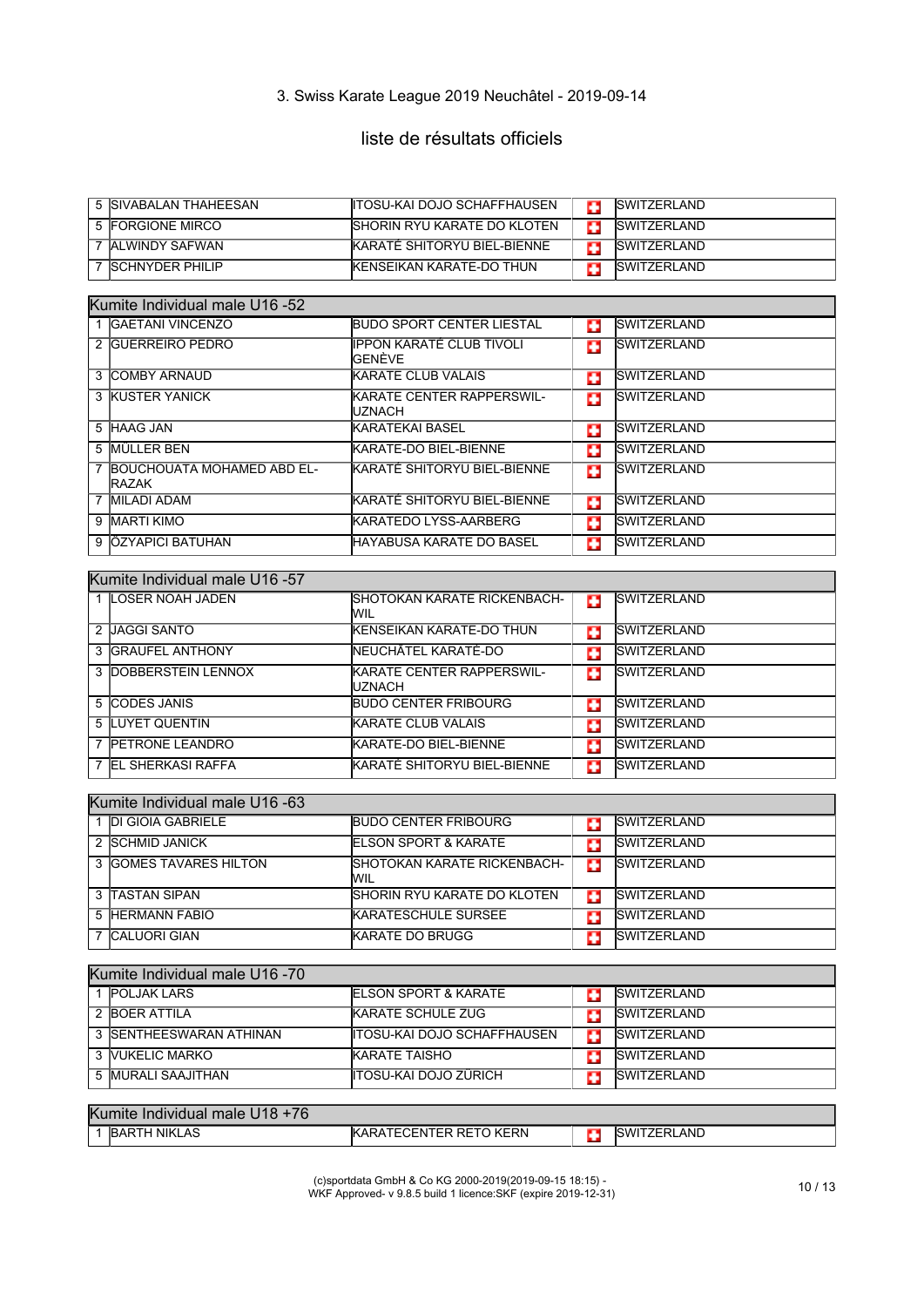# liste de résultats officiels

| 2 MAGNER MIKA     | <b>BUDO SPORT CENTER LIESTAL</b> | <b>ISWITZERLAND</b> |
|-------------------|----------------------------------|---------------------|
| 3 CIRIC DAVID     | <b>KARATESCHULE SURSEE</b>       | <b>ISWITZERLAND</b> |
| 3 BEGANI MAURIZIO | <b>BUDO SPORT CENTER LIESTAL</b> | <b>ISWITZERLAND</b> |
| ,WIDMER JAN       | <b>IKC SHOTOKAN WINTERTHUR</b>   | <b>ISWITZERLAND</b> |

| Kumite Individual male U18 -55 |                                |   |                     |  |
|--------------------------------|--------------------------------|---|---------------------|--|
| 1 SCHEUER TIM                  | <b>KARATE DO BRUGG</b>         |   | <b>ISWITZERLAND</b> |  |
| 2 IGYR KEVIN                   | <b>KARATE DO BRUGG</b>         |   | <b>ISWITZERLAND</b> |  |
| 3 ALSENDI HAMSA                | <b>INIPPON KARATE GRENCHEN</b> |   | <b>ISWITZERLAND</b> |  |
| 3 BARANYI BARNABAS             | KARATE DO BRUGG                |   | <b>SWITZERLAND</b>  |  |
| 5 MAHENTIRAN RAMSHAN           | ITOSU-KAI DOJO SCHAFFHAUSEN    | с | <b>SWITZERLAND</b>  |  |
| 5 PERESTRELO CATTRIEL          | KARATESCHULE SCHÖTZ/WAUWIL     | е | <b>ISWITZERLAND</b> |  |

| Kumite Individual male U18 -61 |                                     |   |                     |  |
|--------------------------------|-------------------------------------|---|---------------------|--|
| <b>BRUNNER MATTHIAS</b>        | <b>IKENSEIKAN KARATE-DO THUN</b>    |   | <b>SWITZERLAND</b>  |  |
| 2 OSMANI KRON                  | <b>KARATEKAI BASEL</b>              |   | <b>ISWITZERLAND</b> |  |
| 3 TASTAN SIYAR                 | <b>ISHORIN RYU KARATE DO KLOTEN</b> | o | <b>ISWITZERLAND</b> |  |
| 3 CLAESSENS CYPRIEN            | NEUCHÂTEL KARATÉ-DO                 | ٠ | <b>ISWITZERLAND</b> |  |
| 5 NOUILLOZ AYMERIC             | <b>KARATE CLUB VALAIS</b>           |   | <b>SWITZERLAND</b>  |  |
| 5 KANTHARUBAN KARISH           | KARATÉ CLUB MEYRIN                  |   | <b>ISWITZERLAND</b> |  |

| Kumite Individual male U18 -68 |  |                                                    |    |                     |
|--------------------------------|--|----------------------------------------------------|----|---------------------|
| <b>PRONGUÉ TITOUAN</b>         |  | <b>IPPON KARATÉ CLUB TIVOLI</b><br><b>I</b> GENÈVE | ÷  | <b>SWITZERLAND</b>  |
| 2 ROMICHA XAVIER               |  | IPPON KARATÉ CLUB TIVOLI<br><b>GENÈVE</b>          | o  | <b>SWITZERLAND</b>  |
| 3 VUYET DYLAN                  |  | <b>KARATE CLUB VALAIS</b>                          | ÷  | <b>SWITZERLAND</b>  |
| 3 ISPARER NICO                 |  | IHAYABUSA KARATE DO BASEL                          | c  | <b>SWITZERLAND</b>  |
| 5 <b>DEGIORGIS SAMUEL</b>      |  | KARATÉ-CLUB PAYERNE                                | ٠  | <b>ISWITZERLAND</b> |
| 5 CORBAZ ALEXIS                |  | INEUCHÂTEL KARATÉ-DO                               | ÷  | <b>SWITZERLAND</b>  |
| <b>IKÖRNER JAN</b>             |  | <b>IKARATE-DO BALSTHAL</b>                         | r. | <b>SWITZERLAND</b>  |

| Kumite Individual male U18 -76 |                                   |  |                     |  |
|--------------------------------|-----------------------------------|--|---------------------|--|
| PJETRAJ ARBEN                  | <b>KASHIVA KAN BIENNE</b>         |  | <b>ISWITZERLAND</b> |  |
| 2 IMEHMEDOVIC SELIM            | <b>IKYODAI KARATE-DO MUTTENZ</b>  |  | <b>ISWITZERLAND</b> |  |
| 3 BÖSIGER JANIS                | <b>KARATESCHULE SURSEE</b>        |  | <b>ISWITZERLAND</b> |  |
| 3 IMNEIMNE AMIR                | <b>IBUDO SPORT CENTER LIESTAL</b> |  | <b>ISWITZERLAND</b> |  |
| 5 IAIT OUHAMOU YASSIN          | KARATE-DO BIEL-BIENNE             |  | <b>ISWITZERLAND</b> |  |

| Kumite Individual male U21 +84 |                    |                                                      |  |                     |
|--------------------------------|--------------------|------------------------------------------------------|--|---------------------|
|                                | WAGNER KEVIN       | <b>BUDO SPORT CENTER LIESTAL</b>                     |  | <b>ISWITZERLAND</b> |
|                                | 2 IMÜLLER JONATHAN | <b>IBUDO SPORT CENTER LIESTAL</b>                    |  | <b>ISWITZERLAND</b> |
|                                | 3 ITMAVA ARBER     | <b>IHOITSUGAN KYOKAI KARATE</b><br><b>ISOLOTHURN</b> |  | <b>ISWITZERLAND</b> |
|                                | 3 MILHELM ADRIAN   | <b>IHAYABUSA KARATE DO BASEL</b>                     |  | <b>ISWITZERLAND</b> |

| Kumite Individual male U21 -60 |                          |                             |  |                     |  |
|--------------------------------|--------------------------|-----------------------------|--|---------------------|--|
|                                | <b>IFAJARDO IVAN</b>     | <b>KARATESCHULE SURSEE</b>  |  | <b>SWITZERLAND</b>  |  |
|                                | <b>IBRAHIMI FEREIDUN</b> | <b>BUDO CLUB VOLKETSWIL</b> |  | <b>ISWITZERLAND</b> |  |

(c)sportdata GmbH & Co KG 2000-2019(2019-09-15 18:15) - WKF Approved- v 9.8.5 build 1 licence:SKF (expire 2019-12-31) 11 / 13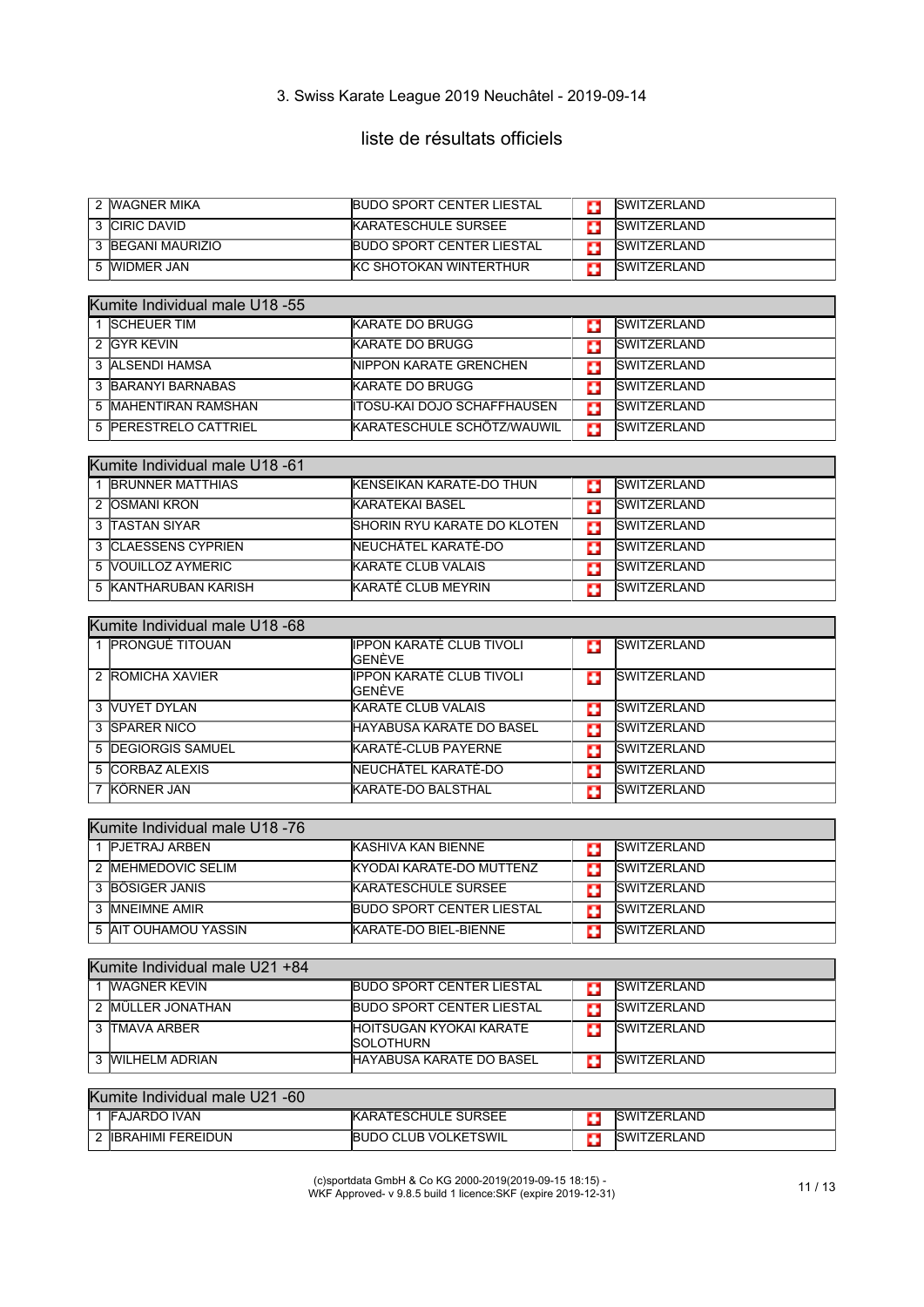# liste de résultats officiels

| Kumite Individual male U21 -67                                                                |                                                    |    |                    |
|-----------------------------------------------------------------------------------------------|----------------------------------------------------|----|--------------------|
| 1 <b>SCHÄRER KAI</b>                                                                          | <b>KARATE DO BRUGG</b>                             | o  | <b>SWITZERLAND</b> |
| 2 VANACORE ALESSIO                                                                            | HOITSUGAN KYOKAI KARATE<br>SOLOTHURN               | ш  | <b>SWITZERLAND</b> |
| 3 DI GIOIA RAFFAELE                                                                           | <b>BUDO CENTER FRIBOURG</b>                        | o  | <b>SWITZERLAND</b> |
| 3 MAILLEFER CYRILLE                                                                           | <b>KASHIVA KAN BIENNE</b>                          | o  | <b>SWITZERLAND</b> |
| 5 RAVEENDRAN PERAVEEN                                                                         | ISHUKOKAI KARATE DO ZÜRICH                         | o  | <b>SWITZERLAND</b> |
|                                                                                               |                                                    |    |                    |
| Kumite Individual male U21 -75                                                                |                                                    |    |                    |
| 1 CATTIN KEANU                                                                                | KIDOKAN K.C. LE LOCLE, CHAUX-<br><b>IDE-FONDS</b>  | C. | <b>SWITZERLAND</b> |
| 2 NANI MARCO                                                                                  | <b>BUDO SPORT CENTER LIESTAL</b>                   | G  | <b>SWITZERLAND</b> |
| 3 ELONGA EXAUCER                                                                              | KARATE-DO BIEL-BIENNE                              | E. | <b>SWITZERLAND</b> |
| <b>3 BERSET BENOIT</b>                                                                        | <b>IBUDO SPORT CENTER LIESTAL</b>                  | o  | <b>SWITZERLAND</b> |
| 5 SOYTOPRAK HASAN                                                                             | HAYABUSA KARATE DO BASEL                           | п  | <b>SWITZERLAND</b> |
| 5 PELLERITI LINO                                                                              | <b>KARATEDO LYSS-AARBERG</b>                       | o  | <b>SWITZERLAND</b> |
|                                                                                               |                                                    |    |                    |
| Kumite Individual male U21 -84                                                                |                                                    |    |                    |
| 1 VOZZA FABIO                                                                                 | NEUCHÂTEL KARATÉ-DO                                | o  | <b>SWITZERLAND</b> |
| 2 SOUTO EBINER HERMÈS                                                                         | <b>KARATE CLUB VALAIS</b>                          | o  | <b>SWITZERLAND</b> |
| 3 BEN YAHIA HUSSEIN                                                                           | KARATÉ SHITORYU BIEL-BIENNE                        | п  | <b>SWITZERLAND</b> |
|                                                                                               |                                                    |    |                    |
| Team Kata Female U14                                                                          |                                                    |    |                    |
| 1 KEN SHI KAI TEAM EISELT(EISELT,<br>EISELT, EISELT)                                          | <b>KEN SHI KAI KARATESCHULE</b><br> SCHWAMENDINGEN | п  | <b>SWITZERLAND</b> |
| 2 TIVOLI 1<br>- GUERREIRO BEATRIZ<br>- VAZQUEZ CHLOÉ<br>- VEGH SELENA                         | IPPON KARATÉ CLUB TIVOLI<br>GENÈVE                 | œ  | <b>SWITZERLAND</b> |
| 3 K.M.WILCHINGEN 1<br>- ZELLWEGER DESIREÉ<br><b>ANCAROLA SAMIRA</b><br><b>GREUTMANN JOANA</b> | KARATE MIJÓ WILCHINGEN                             | ш  | <b>SWITZERLAND</b> |
| Team Kata Female U18                                                                          |                                                    |    |                    |
| 1 KARATE-DO BIEL-BIENNE<br>- MISCHLER VANESSA<br><b>LANG NORA</b><br><b>COCHET LÉA</b>        | KARATE-DO BIEL-BIENNE                              | о  | <b>SWITZERLAND</b> |
| 2 LYSS/AARBERG 01<br>- BAPST SOPHIE<br>- BAPST AMELIE<br>- HASLEBACHER JANINA                 | KARATEDO LYSS-AARBERG                              |    | <b>SWITZERLAND</b> |
| 3 LYSS/AARBERG 03<br>- BURRI LILIANE<br>- STREIT KIM<br>- FORTUNATO EMMA                      | IKARATEDO LYSS-AARBERG                             | п  | <b>SWITZERLAND</b> |
| 3 LYSS/AARBERG 02<br>- ZBINDEN LEA<br>- ZBINDEN LARA<br>HERRMANN KIM                          | KARATEDO LYSS-AARBERG                              | œ  | <b>SWITZERLAND</b> |

#### Team Kata Male U14

1 EKTS VAUD - LAUSANNE EKTS LAUSANNE VUFFLENS EXTREMENT SWITZERLAND

(c)sportdata GmbH & Co KG 2000-2019(2019-09-15 18:15) - WKF Approved- v 9.8.5 build 1 licence:SKF (expire 2019-12-31) 12 / 13